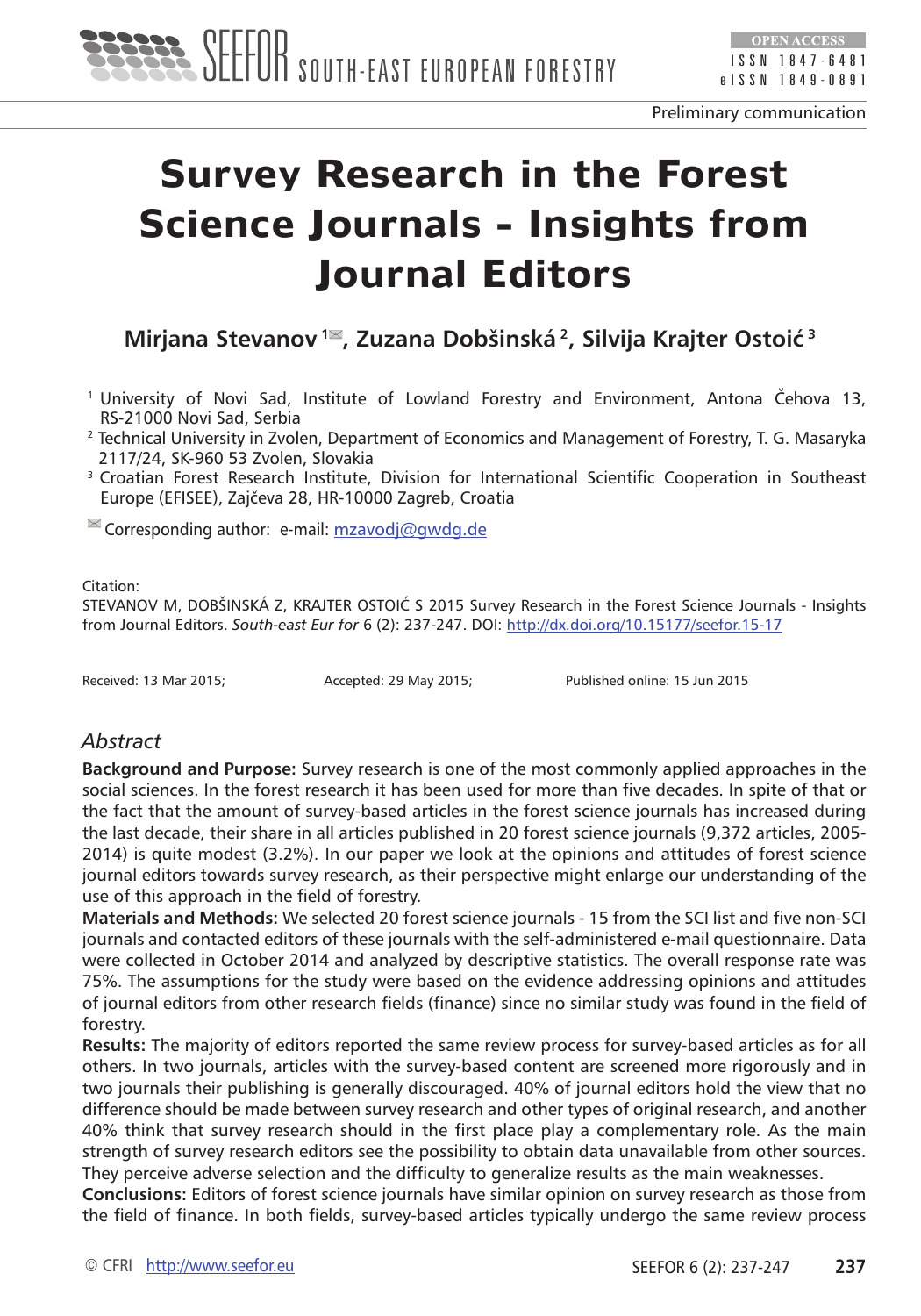as all other original research articles. Journal editors were evenly split in their views if survey research should be considered equal or complementary to other types of original research. The two most commonly identified strengths and weaknesses differed just by the order.

**Keywords:** survey research, journal editors, forest science, forest policy

#### **INTRODUCTION**

From all approaches the survey research is probably one of the most common ones that the social science employs in order to empirically disclose characteristics and interrelations of psychological and sociological variables [1]. It is used to document existing conditions, the characteristics of a population, opinions or attitudes in a way that the data is collected from a sample of elements by the use of a questionnaire [2-4]. The sample is typically drawn from a well defined study population and it is large enough to allow extensive statistical analyses, on the base of which generalizable statements are drawn about the object of the study [4-6].

Generalizability has become the most advantageous characteristic of the survey research [3, 5] together with efficiency [4, 7] and the ability of providing data inaccessible by other methods [7-9]. On the other hand, surveys are one of the approaches that are used for revealing people's opinions and attitudes, the main criticism of which refers to the respondents: they can do very different things than what they say they do – and even if they do what they say, their real reasons for doing things can be different from the ones they cite [9]. Besides, once the survey work is underway, there is little one can do upon realizing that some crucial item was omitted from the questionnaire, or upon discovering that a question is ambiguous or is being misunderstood by respondents [5, 10]. Finally, evidence shows that survey research calls for better implementation [10-12] and a more adequate interpretation of results [10-13].

In the forest research surveys have been used for more than fifty years [14]. During the last decade 9,372 articles were published in 20 forest science journals, out of which

304 were survey-based, what makes the share of 3.2% [15]. Compared to the articles using other methods inherent to life sciences, the modest contribution of survey-based articles may perhaps be explained by a still traditional research interest in the field of forestry. This means that many research topics and questions often do not take into account the human dimension, i.e. people's attitudes, opinions and values. Furthermore, in the forest research social science methods are mainly used in the forest policy and forest governance, which are rather young disciplines and as such they are not frequently in the scope of traditional forestry journals. When looking at other research fields that also adopted survey from the social sciences and have been using it for many decades, then the field of management accounting counts for 30% [12] and management information systems for 17% [11] of survey-based articles respectively. Although this evidence dates back to 1993 and 2005, it shows the sparse contribution of survey-based articles in the forest science journals [15] and indicates that survey research does not yet belong to the mainstream approaches in the forest research, although it has already been used for five decades [15]. On the other hand, the number of survey-based articles published in forest science journals has been increasing over the last decade, which leads to the expectation that this trend will also continue also in the future [15].

In our paper we focus on the survey research from the viewpoint of science journal editors. Editors' potential ability to provide insightful commentary about particular research and its role makes them very valuable respondents [16]. Editors act as "channel members (and, some would argue, gatekeepers) who assemble product assortments (academic papers) from various producers (researchers) and deliver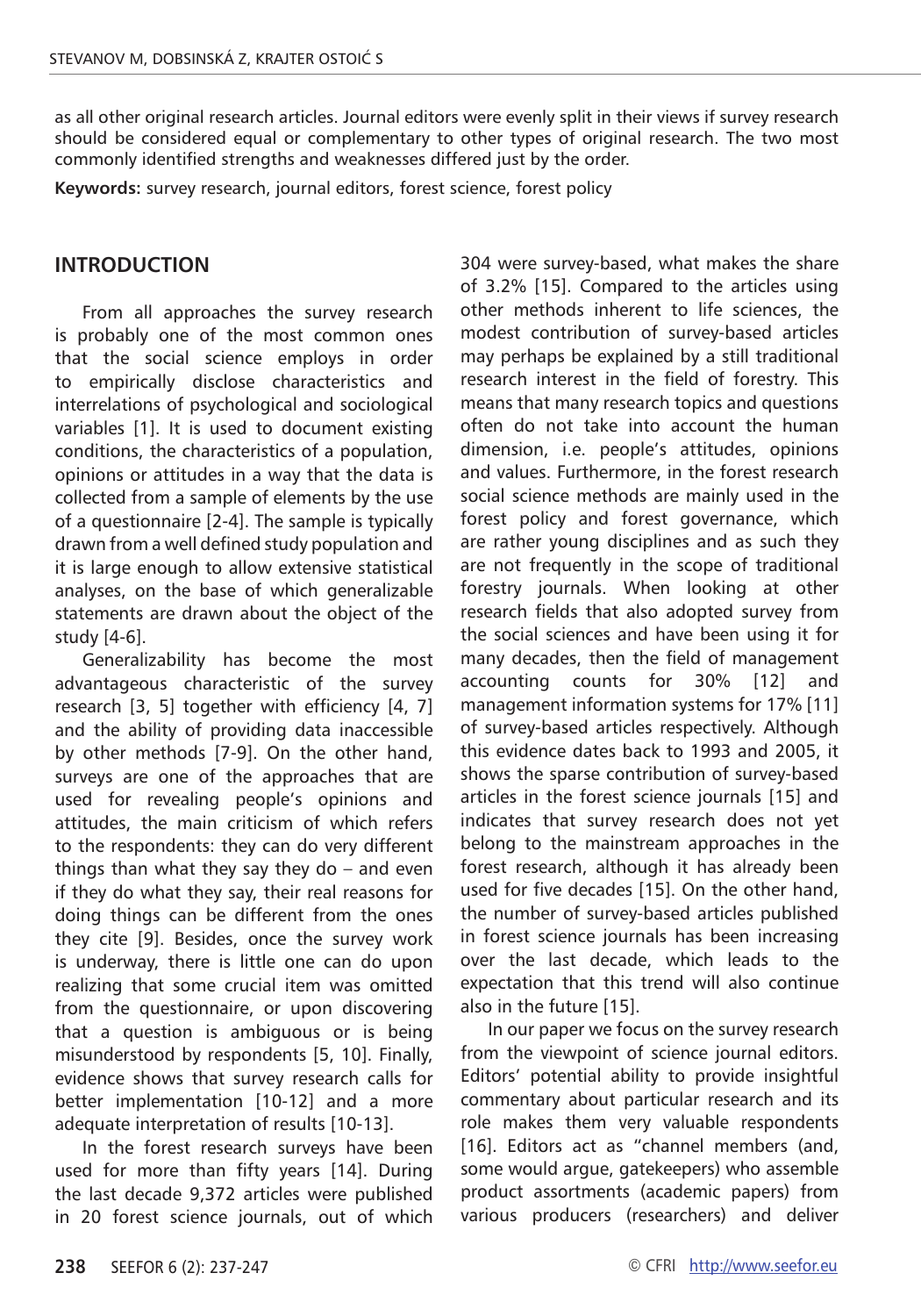them to appraisers (reviewers) who deem them acceptable or unacceptable for public consumption (publication)" [16], and in that way they are obviously exposed to more papers in their respective disciplines than most other scholars [16]. Besides, editors are assumed to be the leaders in their respective areas of research and their viewpoints are assumed to reflect a mainstream disciplinary bias in these areas [16].

The views of science journal editors have already been examined in several disciplines. For example, applied linguistics looked on how editors view the issue of nonnative speakers publishing in their journals [17], criminology and criminal justice examined editors' opinion with respect to the use of qualitative and quantitative methods in published research [18] and the medicine revealed editors' views on the overall medical research publication [19] or policies, practices and attitudes of medical journal editors [20]. There are also disciplineindependent studies including all journals of the one particular publisher, as that of the Wiley-Blackwell, looking for the editors' views on publication ethics [21]. With respect to the survey research it is the field of finance where editor views were examined [9, 22]. However, no studies were undertaken within the forestry or natural resources research.

By assuming that in the process of publishing research results the science journal editors play a crucial role [9, 16-18, 21, 22] we looked into what attitudes occur in the "population" of forest science journal editors with respect to survey research. While our analysis aimed to ascertain facts, not to test the theory, we used plain assumptions based on the already existing research results.

Our findings aim to broaden the understanding of survey research and its use in the field of forestry, complementing that way the already existing evidence on the amount, development, quality and maturity of survey research [15]. All these different aspects together have the potential to provide critical insights into the nature, structure, and behavior of a research field in question [21], which is that of forest research in this particular case.

### **MATERIALS AND METHODS**

For our analysis we first selected forest science journals and then approached their respective editors. By the journal selection we used the SCImago Journal & Country Rank (SJR), as this has already been a proven approach [15]: the SJR web portal offers a list of peerreviewed journals ranked according to the SJRindicator<sup>1</sup> from the category  $Q1$  (best ranked) to the Q4. From the list of 150 journals (Subject area "All", subject category "Forestry", year 2013) we excluded: journals having too broad (e.g. Applied Geography) or too narrow focus (e.g. Forest pathology); journals dominated by natural-sciences (e.g. Trees – Structure and Function) or bio-technical journals (e.g. Tree Genetics and Genomes; Wood Science and Technology); book-type journals; journals with no current editor or defunct journals; and journals ceasing publication. From the remaining 58 journals we took a sample of five journals per quality groups Q1 to Q3, by trying to: maintain a sort of a geographical distribution (if that is possible in today's international publishing); include both journals with male and female editors; have a full perspective on forests (e.g. journals addressing urban forests); forest journals specialized in publishing research based on the social-science approaches (e.g. forest policy) as well as those of a wider forestry scope. We focused on the categories Q1 to Q3 while assuming that apart from the SCI-journals (listed in Web of Science® Citation Index ExpandedTM, issue august 2014) the study would benefit from the inclusion of non-SCI journals as well (instead of Q4), i. e. "traditional" and open access journals outside the SCI-list [23]. Those journals are peerreviewed, national or international, they accept papers from all forestry disciplines (including social-science research), publish more than one issue per year (in one of the languages authors are fluent in), and have accessible online database.

Based on criteria mentioned above we took a sample of 20 journals, 15 from the SCI-list (categories Q1, Q2 and Q3) and the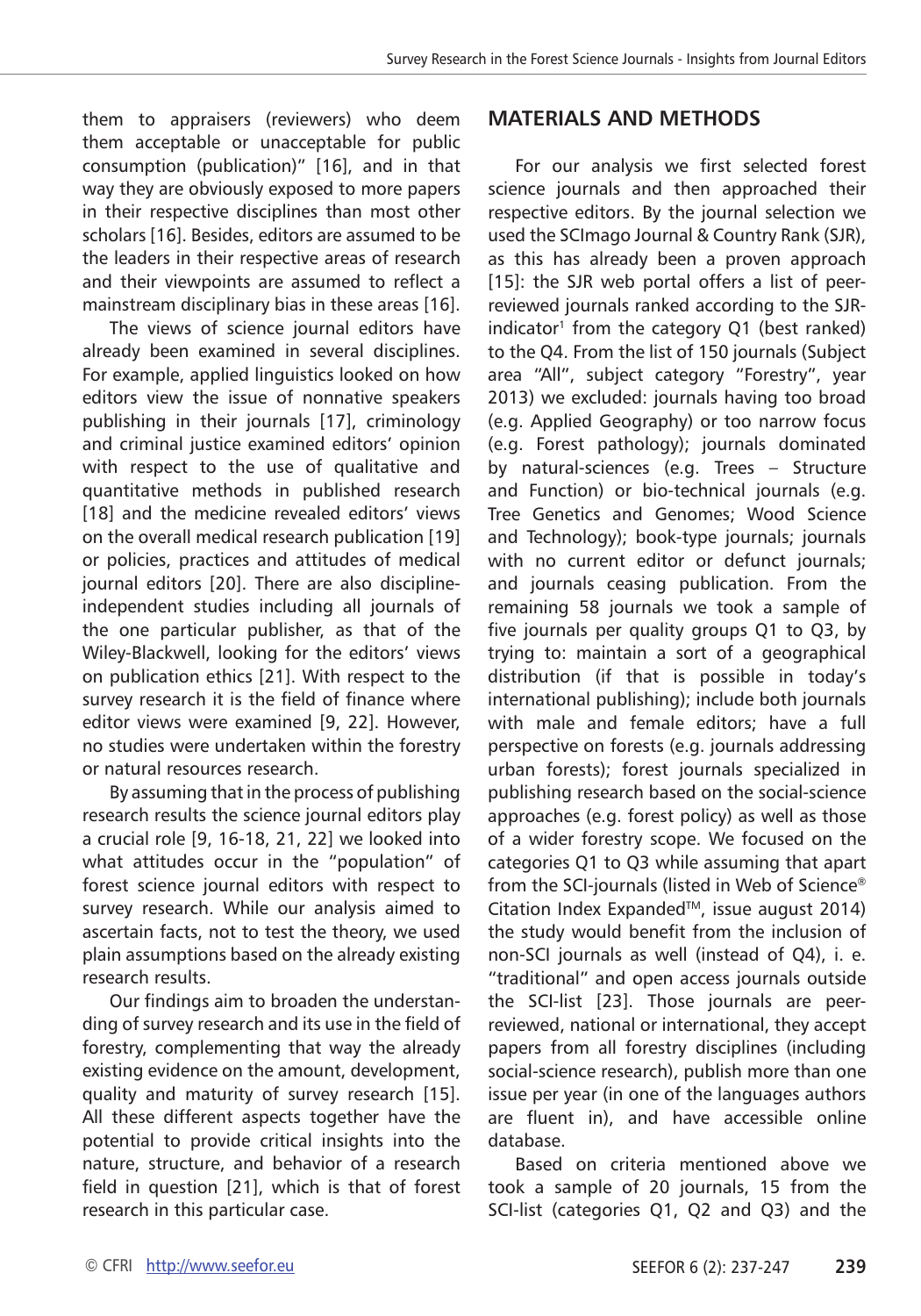five "non-SCI" journals (Table 1). We analyzed all survey-based papers published in these journals, which we address elsewhere [15], and approached journal editors for finding out their opinion on survey research. The editors of the selected journals were identified by reviewing the journals' website. The e-mails were sent to them in October 2014 containing a short explanation and the questionnaire. The self-administered questionnaire consisted of six closed-ended questions (see results section). In the case of two questions there was a possibility of multiple answers, and in case when none of the answers applied, the editors had a possibility to add their views and comments for each.

Since there is no previous similar research related to forestry, and since there is some in other disciplines, we applied the "earlier method to a different group of people" in order to learn whether in that case the conclusions derived from the earlier study apply equally well to our conclusions [24]. By knowing that replication is more common in natural than in social sciences [16] our analysis aimed to ascertain facts, not to test the theory, and so we used plain assumptions based on the already existing research results [22]. These assumptions are as following:

- (i) review process of survey-based articles is the same as for all other articles,
- (ii) editors have divided opinions on the role survey research should play in comparison to other types of original research,
- (iii) according to journal editors, there is no one major strength or weakness of survey research that obviously prevails over others.

Data were collected in October 2014 and inserted into the MS Excel database. We proceeded with the analysis with the help of descriptive statistics. Due to the small sample size, the tests of statistical significance, determining whether genuine differences exist between the responses of editors of different journal categories, were not possible.

### **RESULTS**

We asked editors of 20 forest science journals (11 male and 3 female editors) that are geographically distributed as shown in Table 1, to answer 6 questions from the questionnaire we sent them via e-mail. We got 15 answers, which makes an overall response rate of 75%, whereas response rates among different journal categories varied (Table 1). Most editors replied within the first three days (15 journals), one questionnaire was returned after one week and one after two weeks. Five editors did not respond, even though they were sent the reminder twice.

By answering the first question, if their particular journals have an established policy involving the publication of survey research, all journal editors selected "No". It means that in their respective journals survey-based manuscripts go through the same procedure as the rest of the submitted articles.

While reporting that their journals do not have an established policy involving the publication of survey research, journal editors were asked to indicate the path that is followed when survey-based manuscripts are considered for publication. Table 2 shows that majority of editors (74%) follow the same review process for the survey-based articles as for all other articles, whereas in two journals, the publishing of manuscripts with the survey content is generally discouraged. One of these journals is from the Q2 category and one from the non-SCI category.

On the question about the role survey research should play in the forestry literature 40% of editors hold the opinion of equal position, which means that no difference should be made between the survey research and other types of original research (Table 3). The same amount of them (40%) think that this role should be a complementary one, meaning that survey research should in the first place complement information and knowledge created through other types of original research. Although the small sample size does not allow generalization of results,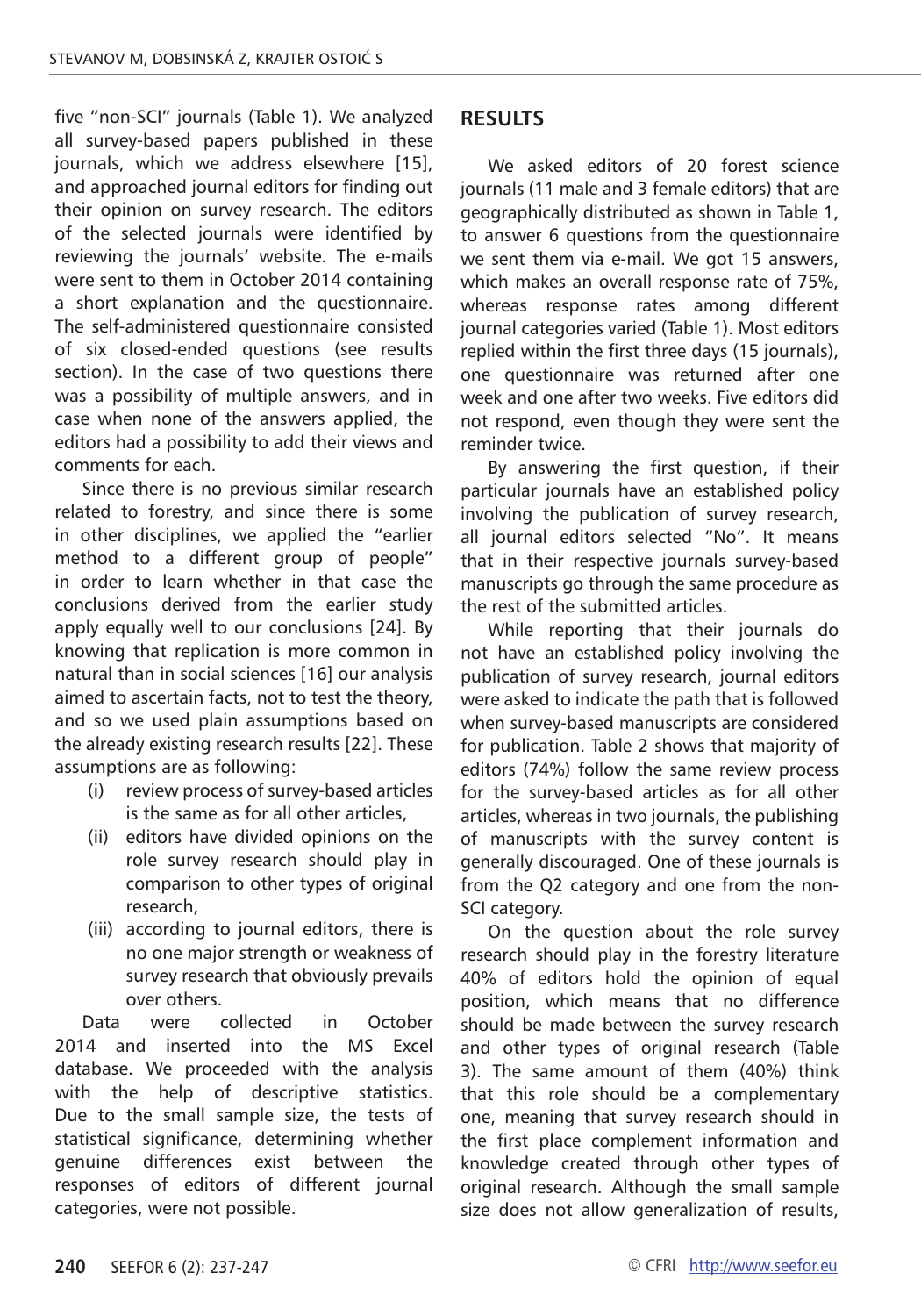| Nr.             | Forest science journals                                   | Journal<br>category* |            | <b>Responses from</b><br>journal editors |
|-----------------|-----------------------------------------------------------|----------------------|------------|------------------------------------------|
| $\mathbf{1}$    | Canadian Journal of Forest Research                       | $Q1 - SCI$           | Yes        |                                          |
| $\overline{2}$  | Silva Fennica                                             | $Q1 - SCI$           | <b>No</b>  |                                          |
| 3               | International Forestry Review                             | $Q1 - SCI$           | Yes        | 4/5<br>(Q1)                              |
| 4               | <b>Forest Policy and Economics</b>                        | $Q1 - SCI$           | Yes        |                                          |
| 5               | Urban Forestry and Urban Greening                         | $Q1 - SCI$           | Yes        |                                          |
| 6               | Small Scale Forestry                                      | $Q2 - SCI$           | No         |                                          |
| 7               | German Journal of Forest Research ("AFJZ")                | $Q2 - SCI$           | Yes        |                                          |
| 8               | Revista arvore (Brazil)                                   | $Q2 - SCI$           | Yes        | 3/5<br>(Q2)                              |
| 9               | New Zealand Journal of Forestry Science                   | Q <sub>2</sub> - SCI | Yes        |                                          |
| 10 <sup>°</sup> | iForest (Italy)                                           | $Q2 - SCI$           | No         |                                          |
| 11              | Croatian Journal of Forestry ("Šumarski list")            | $Q3 - SCI$           | Yes        |                                          |
| 12              | <b>Baltic forestry</b>                                    | $Q3 - SCI$           | Yes        |                                          |
| 13              | Journal of forestry research (China)                      | $Q3 - SCI$           | <b>No</b>  | 4/5                                      |
| 14              | Reports of forestry research ("ZLV") - Czech Republic     | $Q3 - SCI$           | Yes        | (Q3)                                     |
| 15              | Southern Forests: a journal of forest science (S. Africa) | $Q3 - SCI$           | Yes        |                                          |
| 16              | South-East European Forestry (SEEFOR)                     | Non-SCI              | Yes        |                                          |
| 17              | Open journal of forestry                                  | Non-SCI              | No         |                                          |
| 18              | Poplar ("Topola") – Serbia                                | Non-SCI              | <b>Yes</b> | 4/5<br>(Non-SCI)                         |
| 19              | Works ("Radovi") – Croatia                                | Non-SCI              | Yes        |                                          |
| 20              | Forestry Journal ("Lesnícky časopis") - Slovak Republic   | Non-SCI              | Yes        |                                          |

**TABLE 1.** Forest science journals included in the study, journal categories, responses from journal editors and respective response rates

\* Q1, Q2 and Q3 categories from the SCImago Journal & Country Rank (see the text for explanation); SCI - appearing in the<br>Web of Science® Citation Index Expanded™, issue august 2014 [23]; Non-SCI - not appearing in the me

|  | TABLE 2. The review process of survey-based papers (n=15, one answer possible) |  |  |  |
|--|--------------------------------------------------------------------------------|--|--|--|
|  |                                                                                |  |  |  |

| <b>Ouestion:</b><br>Although my journal does not have an established policy, it has followed the<br>following path when considering survey-based manuscripts for publication: | Editor's<br>responses<br>Number<br>(%) |
|-------------------------------------------------------------------------------------------------------------------------------------------------------------------------------|----------------------------------------|
| A. Survey-based manuscripts go through the same review process as other manuscripts.                                                                                          | 11 (74)                                |
| B. Survey-based manuscripts are screened more rigorously than other manuscripts before<br>they go through the review process.                                                 | 2(13)                                  |
| C. Survey-based manuscripts are generally discouraged and only those with the greatest<br>potential for making a contribution to the finance literature go through the review | 2(13)                                  |
| process.<br>D. My journal uses the <b>following</b> review process for survey-based manuscripts (please<br>describe: )                                                        | 0(0)                                   |
| TOTAL:                                                                                                                                                                        | 15 (100)                               |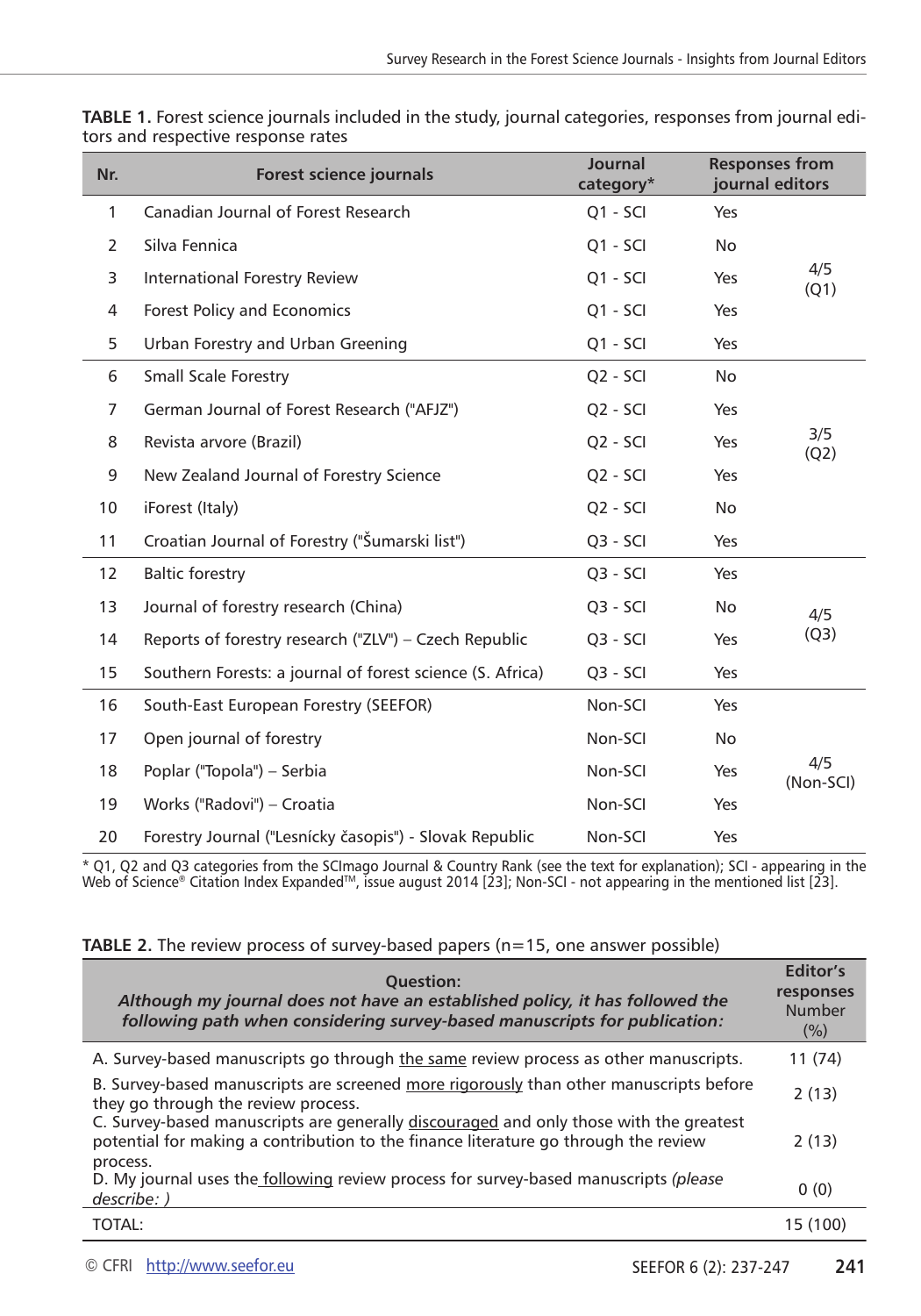foremost when different journal categories are concerned, it is worth to mention that the half of the editors from SCI-journals (Q1-Q3) think that survey research should play a complementary role, whereas the majority of editors form non-SCI journals hold the view of equal role of all manuscripts (Table 3). From two editors who hold the view that the role of survey research is limited when compared to other types of original research, one is from a SCI and other from a non-SCI journal. The editor who did not select any of offered answers wrote: "All research is considered on its individual merits. It is the value of the research rather than the method which is the key issue".

The last two questions were about strengths and weaknesses of survey research. Answers were multiple so that their number does not match to the number of editors, which is 14 in this case. From Table 4 it is obvious that all journal editors consider survey research as having particular strengths. Their views about these strengths are rather dispersed, although one third of the editors think that survey results are valuable for suggesting "new avenues for future research" (Table 4) and another quarter of them thinks that surveys are valuable for gathering the "data unavailable from other sources" (Table 4). "Survey research can, at times, be the most appropriate approach to

**TABLE 3.** The role that survey research should play in the forestry literature (n=15; one answer possible)

| <b>Ouestion:</b><br>Which of the following statements best describes your view                          | SCI-list*<br>$(Q1-Q3)$ | Non-SCI*      | <b>TOTAL</b>  |
|---------------------------------------------------------------------------------------------------------|------------------------|---------------|---------------|
| on the role that survey research should play in the forest<br>literature.                               | Number<br>$(\%)$       | Number<br>(%) | Number<br>(%) |
| A. Survey research should be considered equal to other types of<br>original research.                   | 3(27)                  | 3(75)         | 6(40)         |
| B. Survey research should play a complementary role to other<br>types of original research.             | 6(55)                  | 0(0)          | 6(40)         |
| C. There is a limited (or no) role for survey research relative to<br>other types of original research. | 1(9)                   | 1(25)         | 2(13)         |
| D. The role of survey research should be as follows:                                                    | 1(9)                   | 0(0)          | 1(7)          |
| <b>TOTAL</b>                                                                                            | (100)                  | 4 (100)       | 15 (100)      |

\*SCI - appearing in the Web of Science® Citation Index ExpandedTM, issue august 2014 [23]; Non-SCI - not appearing in the mentioned list [23].

| TABLE 4. Perceived strengths of a survey research (n=14, multiple answers possible) |  |  |
|-------------------------------------------------------------------------------------|--|--|
|-------------------------------------------------------------------------------------|--|--|

| <b>Ouestion:</b><br>The strengths of survey research are as follows: | <b>Editor's responses</b><br>Number (%) |
|----------------------------------------------------------------------|-----------------------------------------|
| A. None, because survey research does not add value                  | 0(0)                                    |
| B. Surveys produce data unavailable from other sources               | 8(25)                                   |
| C. Survey responses can suggest new avenues for future research      | 10(30)                                  |
| D. Direct responses from decision makers add value                   | 5(15)                                   |
| E. Sometimes there is no other way to answer a research question     | 7(21)                                   |
| F. Other:                                                            | 3(9)                                    |
| <b>TOTAL</b>                                                         | 33 (100)                                |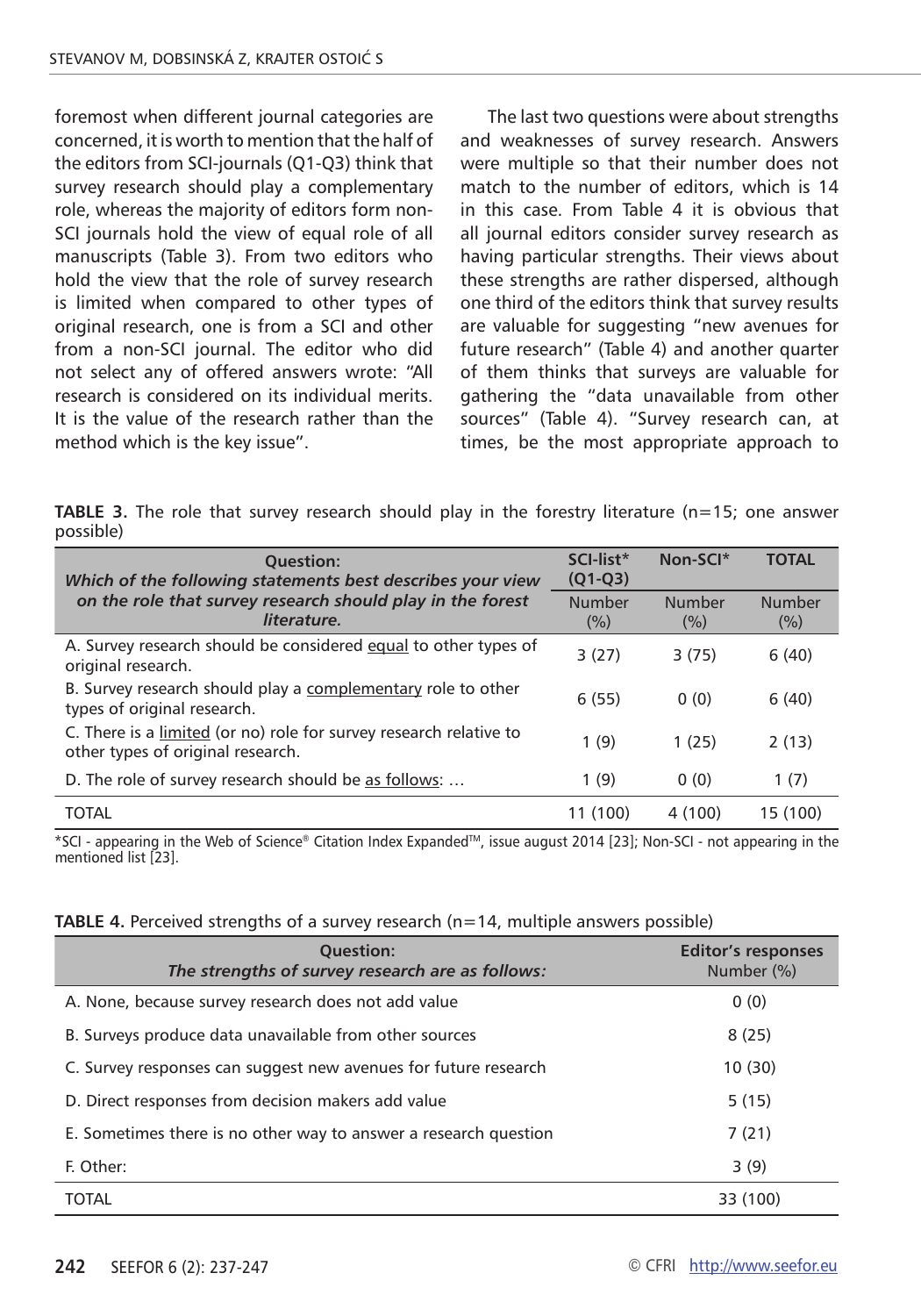addressing a research issue", was noted by one editor. Another editor added that survey data can, depending on the question, provide information on perceptions and preferences quite efficiently.

The results summarized in the Table 5 transmit the message that editors do not see one major weakness of survey research as prevailing over others. By more than 20% of answers survey research is viewed as suffering from adverse selection problems and from the difficulty to get research results generalized in a required manner. Other potential weaknesses were more or less evenly distributed (Table 5). Editors also provided additional views (Table 5). One editor sees the way of interpreting the data as problematic, together with the poor description of a method: "All too often we find people interpret responses to questions as a measured fact and not as a perception. It is seldom found that perceptions as established through questionnaires are verified by some measurement and too often we find that the survey results are used to establish some quantitative result which is misleading and incorrect. (…) The other common problem is that the methods used are generally poorly described and thus not repeatable or testable. Generally, authors don't even supply a list of the questions asked in the survey". Indeed, another editor observed that survey methodology is

often quite weakly implemented, making this approach "rather superficial" and unable to grasp the very essence of a problem.

#### **DISCUSSION**

When our results are compared to that of finance [22], then one can recognize great similarities. Neither surveyed journal editors from finance (all 25 of them) nor from forest science report any difference when surveybased articles are submitted for publishing. In most cases, which means 81% in finance [22] and 74% in forest science journals, the review process for survey-based articles follows the same procedure as all other articles. It is two editors from finance [22], the same as in forest journals (see above), that indicated a more rigorous screening of survey-based articles. In finance however none of the editors indicated that survey-based articles are discouraged of publishing.

The attitudes of surveyed finance and forest journal editors, regarding the role survey research should play in the literature, are also similar. The editors' opinions are in the true sense evenly split when it comes to whether survey research should be considered equal or complementary to other types of research (Table 3 and Table 6 in appendix). The remaining results

|  | TABLE 5. Perceived weaknesses of a survey research (n=14, multiple answers possible) |  |  |  |  |  |
|--|--------------------------------------------------------------------------------------|--|--|--|--|--|
|--|--------------------------------------------------------------------------------------|--|--|--|--|--|

| <b>Ouestion:</b><br>The weaknesses of survey research are as follows:                                                                  | Editor's<br>responses<br>Number (%) |
|----------------------------------------------------------------------------------------------------------------------------------------|-------------------------------------|
| A. Generalizing results from survey research is often difficult.                                                                       | 8(23)                               |
| B. Survey research has major adverse selection problems because those who take<br>the time to respond may not be the best respondents. | 8(23)                               |
| C. Survey research often suffers from non-response bias.                                                                               | 5(15)                               |
| D. Noise reduces the statistical power of results.                                                                                     | 4 (12)                              |
| E. A respondent may not have the full knowledge of how to respond to a<br>question.                                                    | 5(15)                               |
| F. Other:                                                                                                                              | 4 (12)                              |
| <b>TOTAL</b>                                                                                                                           | 34 (100)                            |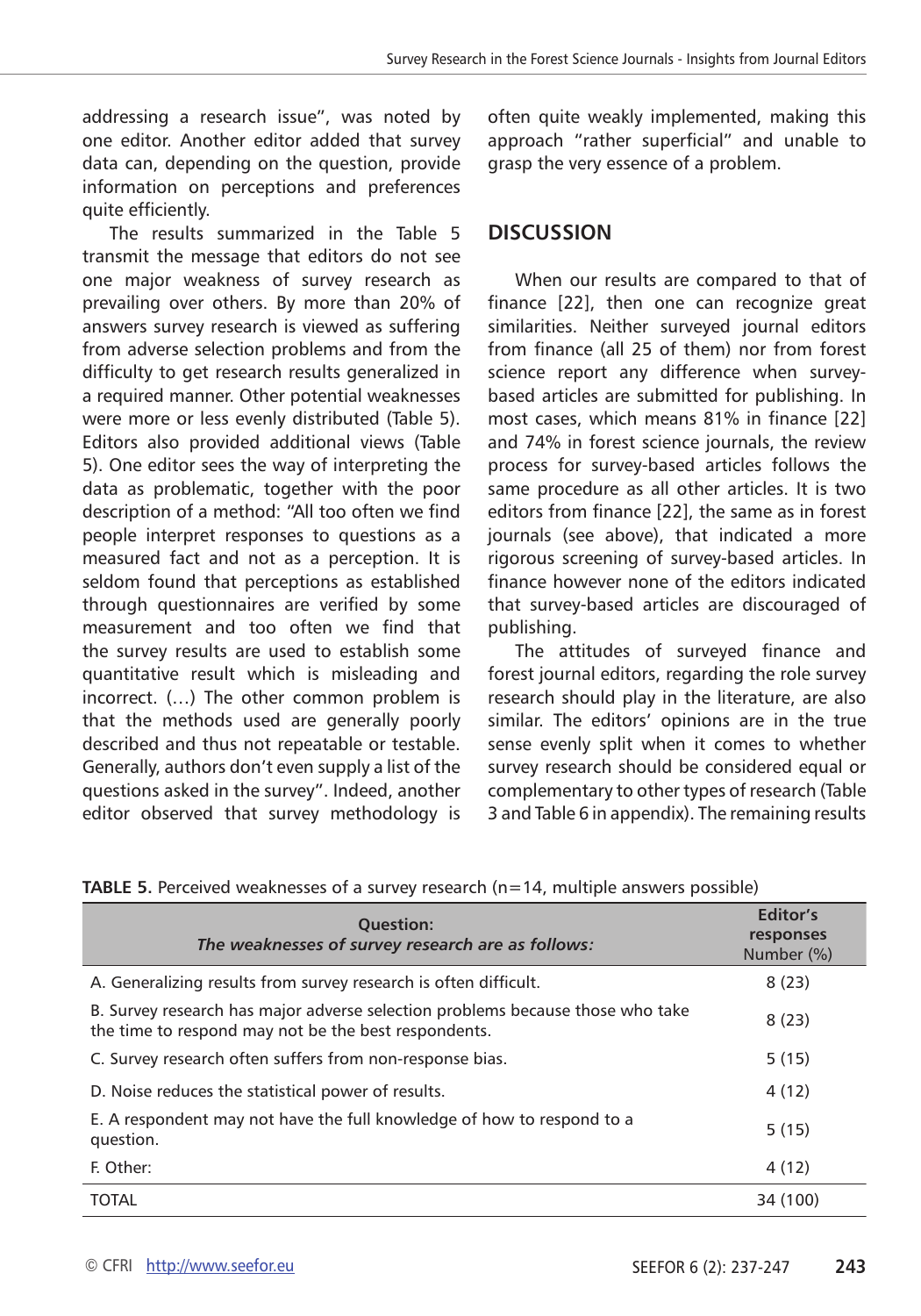related to this question show that perception differs with respect to the journal category. Almost 70% of the "core" finance journal editors stated that survey research should play a complementary role (Table 6, appendix), whereas in the forest science 75% of non-SCI journal editors indicated that survey research should be considered equal to other types of original research (Table 3). It, however, needs to be underlined that the sample size is rather small and as such limits the generalization of results. Also, the small sample size has to be kept in mind when comparing the results among two research fields.

All responding journal editors agree that survey research has its strengths as well as weaknesses. According to finance journal editors the two highly ranked strengths are the production of data unavailable from other sources and the opinion that survey responses can suggest new avenues for future research (Table 7, appendix). Editors of forest science journals have very similar views that differ only by the ranking order (Table 4). The same applies to editors' views toward the potential survey weaknesses as well. As seen by finance journal editors [22], those are the difficulty of generalizing the results and a non-response bias (Table 7, appendix), whereas by forest journal editors it is vice versa (Table 5).

The editors' scepticism about the generalization of results might be related to the fact that survey typically asks for a collection of data from a fraction of the study population [1, 5] so that conclusions can be "transferred" back to a target population only if sample respondents truly reflect this population [1, 10, 22]. This should therefore clearly be demonstrated in the paper [1, 25]. Also, probability sampling should be adequately accomplished or an otherwise selected method should be justified and reported in detail [4, 7, 26].

In the survey research, a non-response bias can occur if some respondents included in the sample do not respond so that the error is caused by the absence of respondents rather than by the collection of erroneous data [3,

6, 7, 26]. This concern can among others be eliminated by looking for the ways of reducing existing non-response bias or by having that bias discussed and analysed [7]. This is especially relevant in the forest research where not enough attention has been paid to it [15].

Essentially, actual strengths and weaknesses of any selected approach will depend upon research questions in place, the specifics of the research design and the nature of the knowledge being sought [5]. That is because every approach has its advantages and disadvantages [3] and selection depends on the set of cumulative factors [6]. Another aspect is whether survey research is adequately implemented and whether the conclusions are properly drawn. The responsibility in this case lies with the researcher, using proper sampling methods and testing a non-response bias among others [22]. Later in the review process the evaluators are those assessing the methodological rigor and the quality of a paper based on survey results.

## **CONCLUSIONS**

In our paper we were interested into attitudes and opinions of forest science journal editors as related to survey research. We approached editors of 20 forest science journals with the self-administered e-mail questionnaire (75% response rate) and analyzed the obtained data with the help of descriptive statistics. While our analysis aimed to ascertain facts, not to test the theory, we used plain assumptions based on the already existing research:

- The review process of survey-based articles is the same as for all other articles: indeed, according to editors' responses, survey-based articles in the forest science journals typically undergo the same review process as all other original research articles. Two from 15 editors stated that this kind of articles are generally discouraged in their journals.
- Journal editors have divided their opinions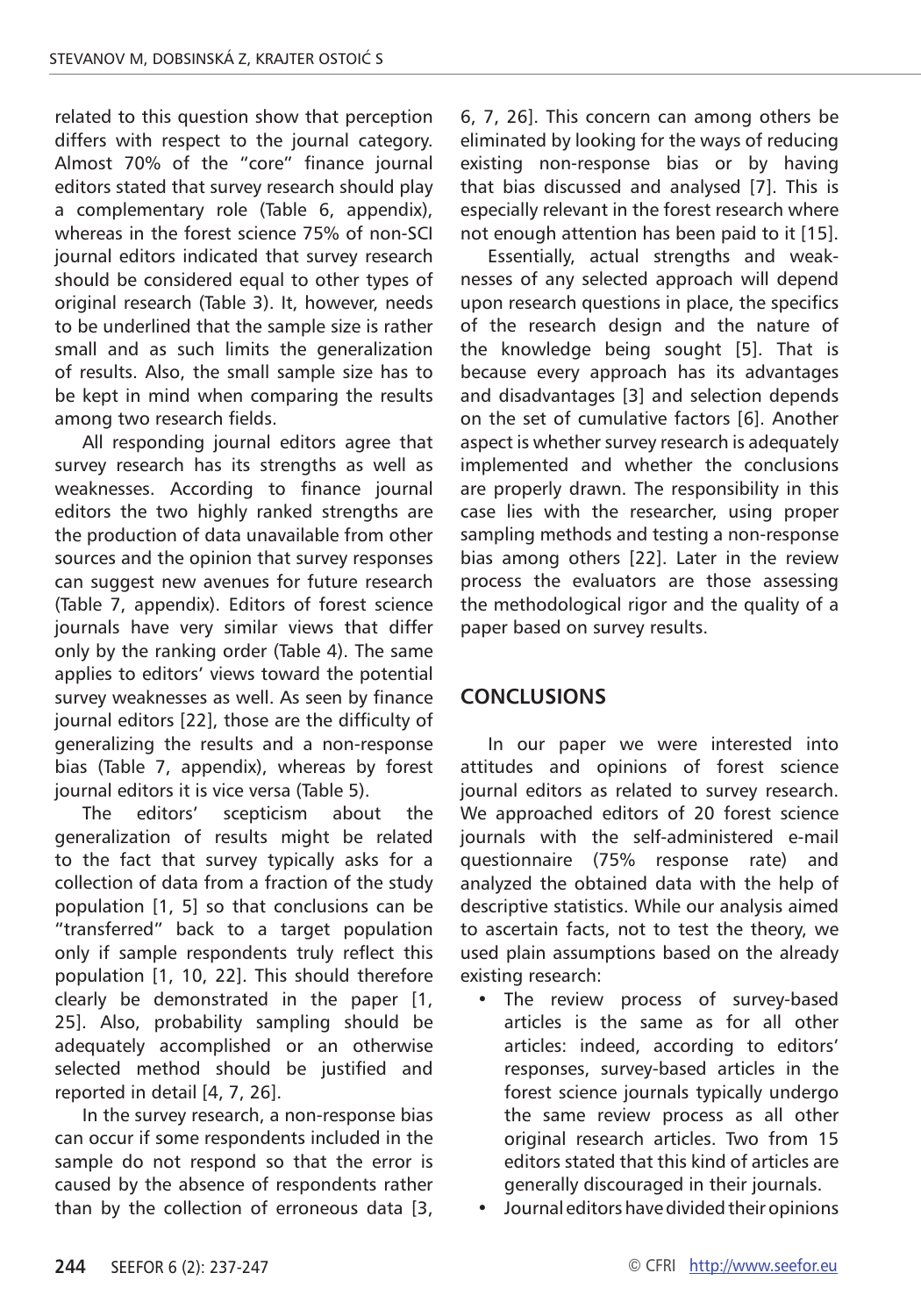on the role survey research should play in comparison to other types of original research: indeed, opinions of responding editors were evenly split between equal (40%) and complementary role (40%).

• According to journal editors, there is no one major strength or weakness of surveybased research that obviously prevails over others: indeed, editors' views were rather dispersed. As the most commonly identified strength was the ability of survey research to suggest avenues for future research. Main weaknesses were seen in adverse selection problems and the difficulty to generalize results.

By comparing our results to those obtained

from finance journal editors we could conclude that in both cases attitudes and opinions about survey research were very similar. We should however point out that our results are only indicative due to a small sample.

#### **Acknowledgments**

This research was realized partly by the project "Studying climate change and its influence on the environment: impacts, adaptation and mitigation" (43007) of the Serbian Ministry of Education and Science within its framework of integrated and interdisciplinary research for the period 2011-2014 and partly by the Slovak Research and Development Agency under the contract no. APVV-0057-11.

#### **RefereNces**

- 1. Frank A 2007 On the value of survey-based research in finance. *Alternation* 14 (1): 243-261
- 2. Visser PS, Krosnick JA, Lavrakas PJ 2000 Survey research. *In*: Judd CM, Reis HT (*eds*) Research methods in social psychology. Cambridge University Press, New York, USA, pp 223-252
- 3. Babbie ER 2007 The practice of social research. Thomson Wadsworth, Belmont, CA, USA, 584 p
- 4. Groves RM, Fowler FJ, Couper MP, Lepkowski JM, SINGER E, TOURANGEAU R 2009 Survey methodology. John Wiley and Sons, Hoboken, NJ, USA, 488 p
- 5. GABLE GG 1994 Integrating case study and survey research methods: an example in information systems. *Eur J Inform Syst* 3 (2): 112-126. DOI: <http://dx.doi.org/10.1057/ejis.1994.12>
- 6. BRYMAN A 2012 Social research methods, 4<sup>th</sup> edition. Oxford University Press, New York, NY, USA, 808 p
- 7. FOWLER FJ 2014 Survey research methods, 5<sup>th</sup> edition. Sage publications, Thousand Oaks, CA, USA, 184 p
- 8. Van der Vaart T, van Donk DP 2008 A critical review of survey-based research in supply chain integration. *Int J Prod Econ* 111 (1): 42-55. DOI: <http://dx.doi.org/10.1016/j.ijpe.2006.10.011>
- 9. Baker HK, Singelton JC, Veit ET 2011 Survey Research in Corporate Finance: Bridging the Gap Between Theory and Practice. Oxford University Press, New York, NY, USA, 464 p
- 10. Pinsonneault A, Kraemer KL 1993 Survey Research Methodology in Management Information Systems: An Assessment. *J Manage Inform Syst* 10 (2): 75-105
- 11. GROVER V, LEE CC, DURAND D 1993 Analyzing methodological rigor of MIS survey research from 1980-1989. *Inform Manage* 24 (6): 305-317. DOI: [http://dx.doi.org/10.1016/0378-7206\(93\)90028-R](http://dx.doi.org/10.1016/0378-7206(93)90028-R)
- 12. Van der Stede WA, Young MS, Chen CX 2005 Assessing the quality of evidence in empirical management accounting research: the case of survey studies. *Account Org Soc* 30 (7-8): 655-684. DOI:<http://dx.doi.org/10.1016/j.aos.2005.01.003>
- 13. KROTT M, SUDA M 2001 Befragung als Methode der Sozialforschung in der Forstwissenschaft (*In German*). Sauerländer, Frankfurt, Germany, 160 p
- 14. HEEG B 1971 Meinungsbefragungen im Bereich der Forstpolitik- Kritische Anmerkungen. *Forstarchiv* (42): 217-223
- 15. STEVANOV M, DOBSINSKA Z, SUROVY P 2015 Assessing survey-based research in forest science: turning lemons into lemonade? *Forest Policy Econ* (under revision)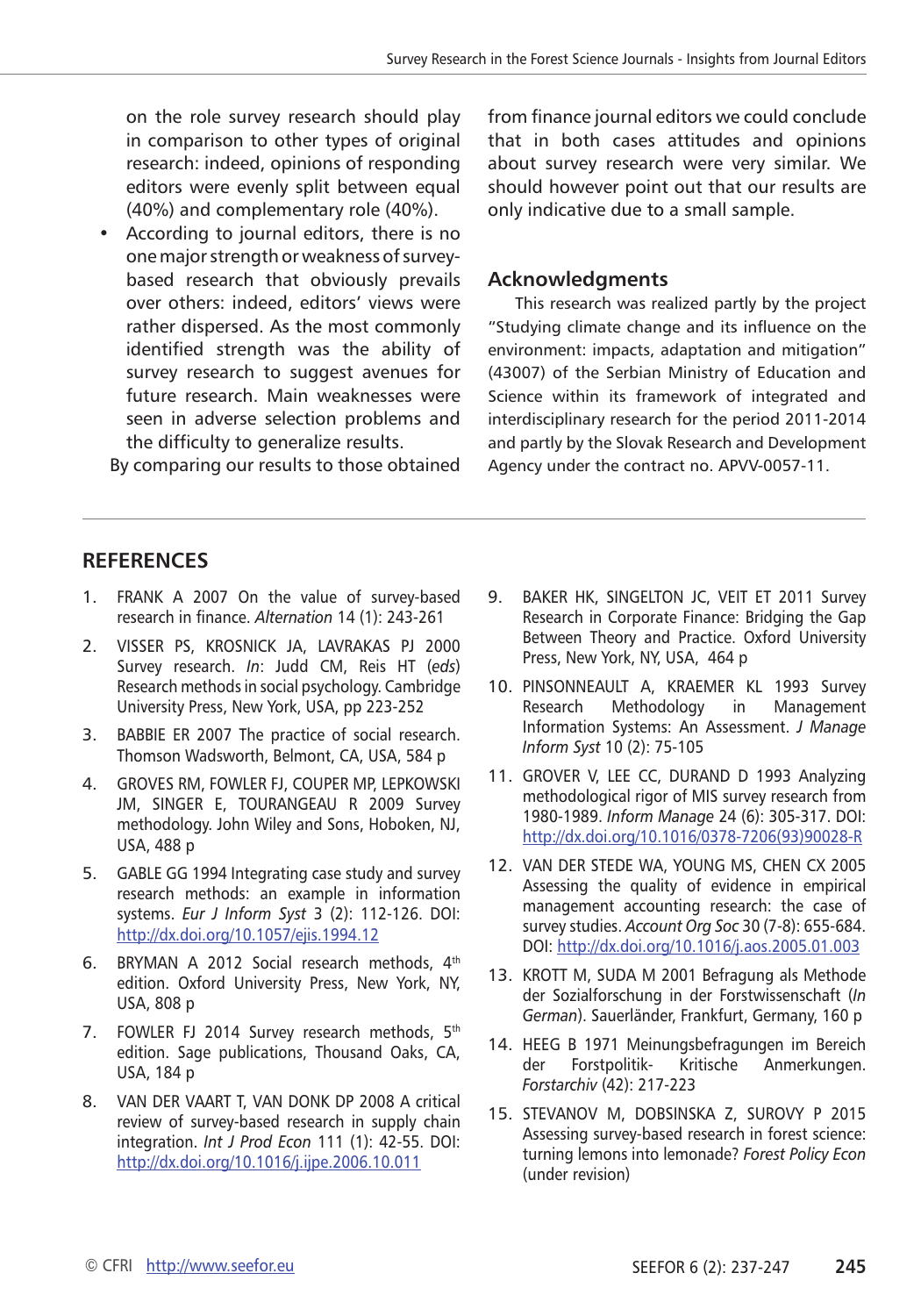- 16. Madden CS, Easly RW, Dunn MG 1995 How Journal Editors View Replication Research. *J Advertising* 24 (4): 77-87. DOI: [http://dx.doi.org/](http://dx.doi.org/10.1080/00913367.1995.10673490) [10.1080/00913367.1995.10673490](http://dx.doi.org/10.1080/00913367.1995.10673490)
- 17. FLOWERDEW J 2001 Attitudes of journal editors to nonnative speaker contributions. *TESOL Quarter* 35 (1): 121-150. DOI: [http://dx.doi.](http://dx.doi.org/10.2307/3587862) [org/10.2307/3587862](http://dx.doi.org/10.2307/3587862)
- 18. Buckler K 2008 The quantitative/qualitative divide revisited: A study of published research, doctoral program curricula, and journal editor perceptions. *Journal of Criminal Justice Education* 19 (3): 383-403. DOI: [http://dx.doi.](http://dx.doi.org/10.1080/10511250802476210) [org/10.1080/10511250802476210](http://dx.doi.org/10.1080/10511250802476210)
- 19. Etemadi A, Raiszadeh F, Alaeddini F, Azizi F 2004 Views of Iranian medical journal editors on medical research publication. *Saudi Med J* 25 (1): 29-33
- 20. Wilkes MS, Kravitz RL 1995 Policies, practices, and attitudes of North American medical journal editors. *J Gen Intern Med* 10 (8): 443-450. DOI: <http://dx.doi.org/10.1007/BF02599916>
- 21. Wager E, Fiack S, Graf C, Robinson A, Rowlands I 2009 Science journal editors' views on publication ethics: results of an international survey. *J Med Ethics* 35(6): 348-353. DOI: [http://](http://dx.doi.org/10.1136/jme.2008.028324) [dx.doi.org/10.1136/jme.2008.028324](http://dx.doi.org/10.1136/jme.2008.028324)
- 22. BAKER HK, MUKHERJEE TK 2007 Survey research in finance: views from journal editors, *International Journal of Managerial Finance* 3 (1): 11-25. DOI: <http://dx.doi.org/10.1108/17439130710721635>
- 23. SCIMAGO JOURNAL & COUNTRY RANK 2014. URL: <http://www.scimagojr.com> (31 October 2014)
- 24. MURRAY T 2003 Blending Qualitative & Quantitative Research Methods in Theses and Dissertations. Corwin Press, A Sage Publications Company, Thousand Oaks, CA, USA, 256 p
- 25. MALHOTRA MK, GROVER V 1998 An assessment of survey research in POM: from constructs to theory. *J Oper Manag* 16 (4): 407-425. DOI: [http://](http://dx.doi.org/10.1016/S0272-6963(98)00021-7) [dx.doi.org/10.1016/S0272-6963\(98\)00021-7](http://dx.doi.org/10.1016/S0272-6963(98)00021-7)
- 26. De Vaus DA 2002 Surveys in social research. Allen & Unwin, Crows Nest, NSW, Australia, 379 p